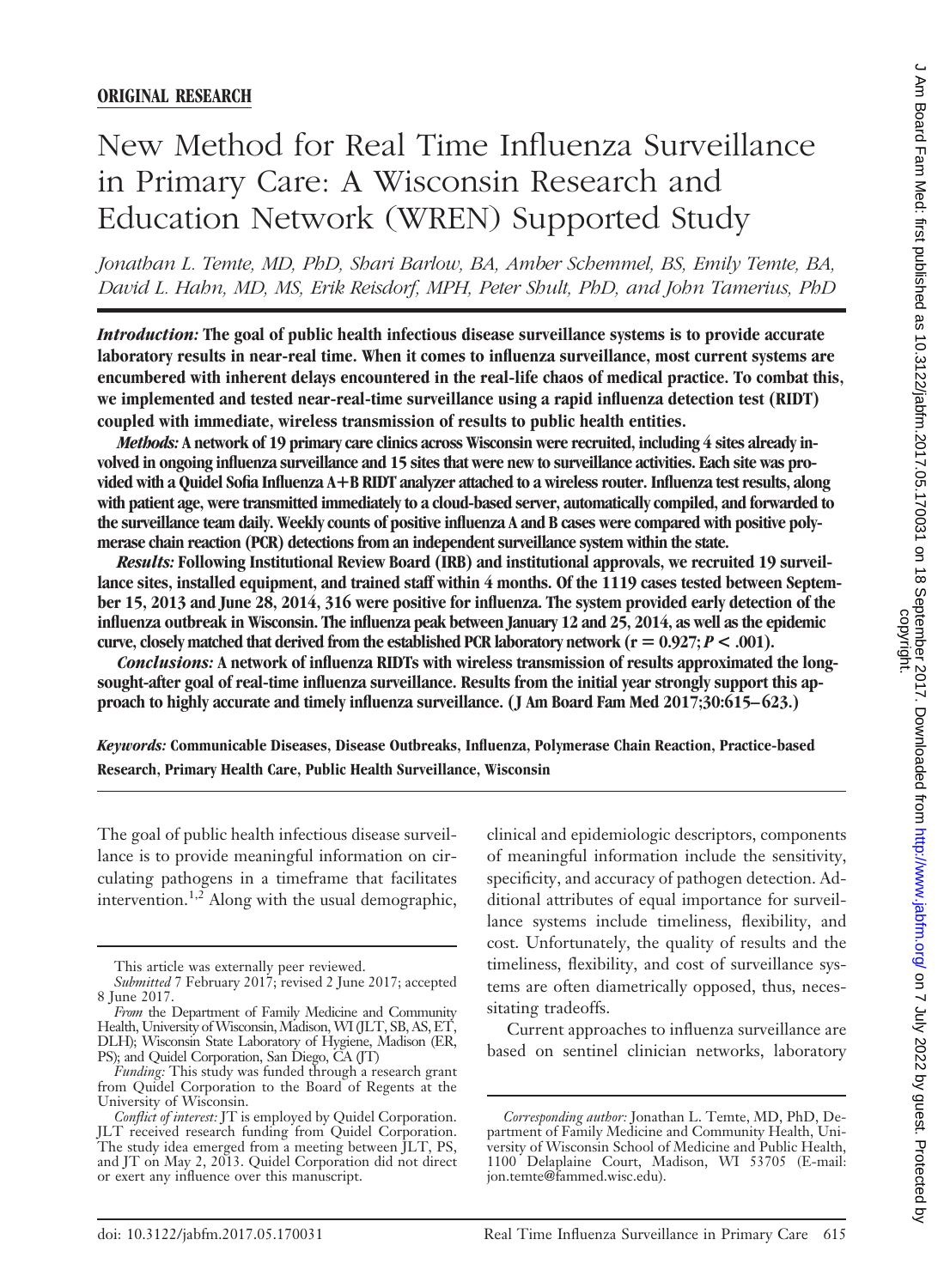detection and reporting, and mechanistic tools. $3-5$ Sentinel networks engage trained clinicians to identify influenza-like illness using prespecified clinical criteria.<sup>6-10</sup> Such efforts can be sensitive and flexible, but may also be costly and suffer from low specificity.11 Use of influenza laboratory results is highly specific for influenza and can be flexible, but is costly and relatively insensitive, given that testing is usually limited to individuals meeting clinical criteria.<sup>12,13</sup> Mechanistic surveillance—in which existing data are aggregated and analyzed for surveillance purposes, such as the pneumonia and influenza mortality index and Google Flu Trends—is inexpensive, flexible, and sensitive, but can be limited by a lack of specificity. $14 - 16$ 

For most systems, timeliness has been a major limitation due to inherent delays in manual reporting, data aggregation, and result dissemination. Participatory mechanistic surveillance, which captures voluntarily submitted symptom data from the general public, has been shown to be timely, but is limited in specificity.<sup>14,15</sup> Likewise, Internet surveillance based on usage patterns (eg, Google, Wikipedia, Twitter) could improve timeliness for detecting health events such as influenza, but the approach is still relatively new and has significant limitations.<sup>16-18</sup>

For this report, we focused on an innovative, novel approach to influenza surveillance using sensitive and specific point-of-care testing in primary care settings $19,20$  coupled with anonymous results sent immediately to a server through wireless technology. Daily results were aggregated and forwarded to the surveillance team and to public health personnel, thus, providing a solution to common reasons for reporting delays and allowing for near-real-time surveillance.

## **Methods**

## *Timeframe*

The concept for this pilot and feasibility study emerged from an initial meeting of the surveillance team on May 2, 2013. The goal was to develop a surveillance program to be in place for the 2013 to 2014 influenza season. Data collection began September 15, 2013 and concluded June 28, 2014.

#### *Setting*

The base of this network included 4 existing influenza surveillance clinics located in south-central Wiscon-

sin that are affiliated with the University of Wisconsin, Department of Family Medicine and Community Health. The clinics had been enrolled in the Influenza Incidence Surveillance Project (IISP), an outpatient system funded by the U.S. Centers for Disease Control and Prevention (CDC), $^{21,22}$  for 3 to 5 years. We engaged the Wisconsin Research and Education Network  $(WREN)<sup>23</sup>$  a long-standing practice-based research network, to identify and recruit 16 additional primary care practices across Wisconsin. The goal was to recruit at least 2 sites in each of the state's 5 public health regions. Practice ownership, number of clinicians, existing use of rapid influenza detection tests (RIDT), or use of electronic health records were not considered in site selection.

#### *Participants*

The participants included family physicians, pediatricians, physician assistants, and nurse practitioners. More than 250 clinicians and clinical staff received brief training regarding the selection of patients, nasal specimen collection, and interpretations of RIDT results. Our intent was to deliberatively introduce a high level of variability and chaos into the overall pilot to replicate real-life medical practice.<sup>24</sup>

#### *Clinician Surveillance Protocol*

Two parallel surveillance protocols were used, but the differences primarily involved the types of specimens collected. At all sites, clinicians were asked to identify patients of any age who presented with acute respiratory infections (ARIs) regardless of the reason for visit (eg, well care, followup, acute care). ARIs were characterized by at least 2 of the following symptoms: fever, cough, sore throat, nasal congestion or runny nose, and with onset of symptoms starting no more than 4 days before visit. It was up to individual clinicians to define fever and determine whether, on clinical grounds, it was appropriate to obtain a specimen using a nasal foam swab. Clinicians were instructed to identify the nostril with the most secretion (if present), insert the foam swab approximately 1 inch, gently rotate the swab a few times, place swab back into sheath, affix a patient label onto the sheath, and send it to the onsite clinical laboratory for immediate processing via Quidel Sofia Influenza  $A+B$  RIDT. Results were confirmed through polymerase chain reaction (PCR) testing at the Wisconsin State Laboratory of Hygiene (WSLH).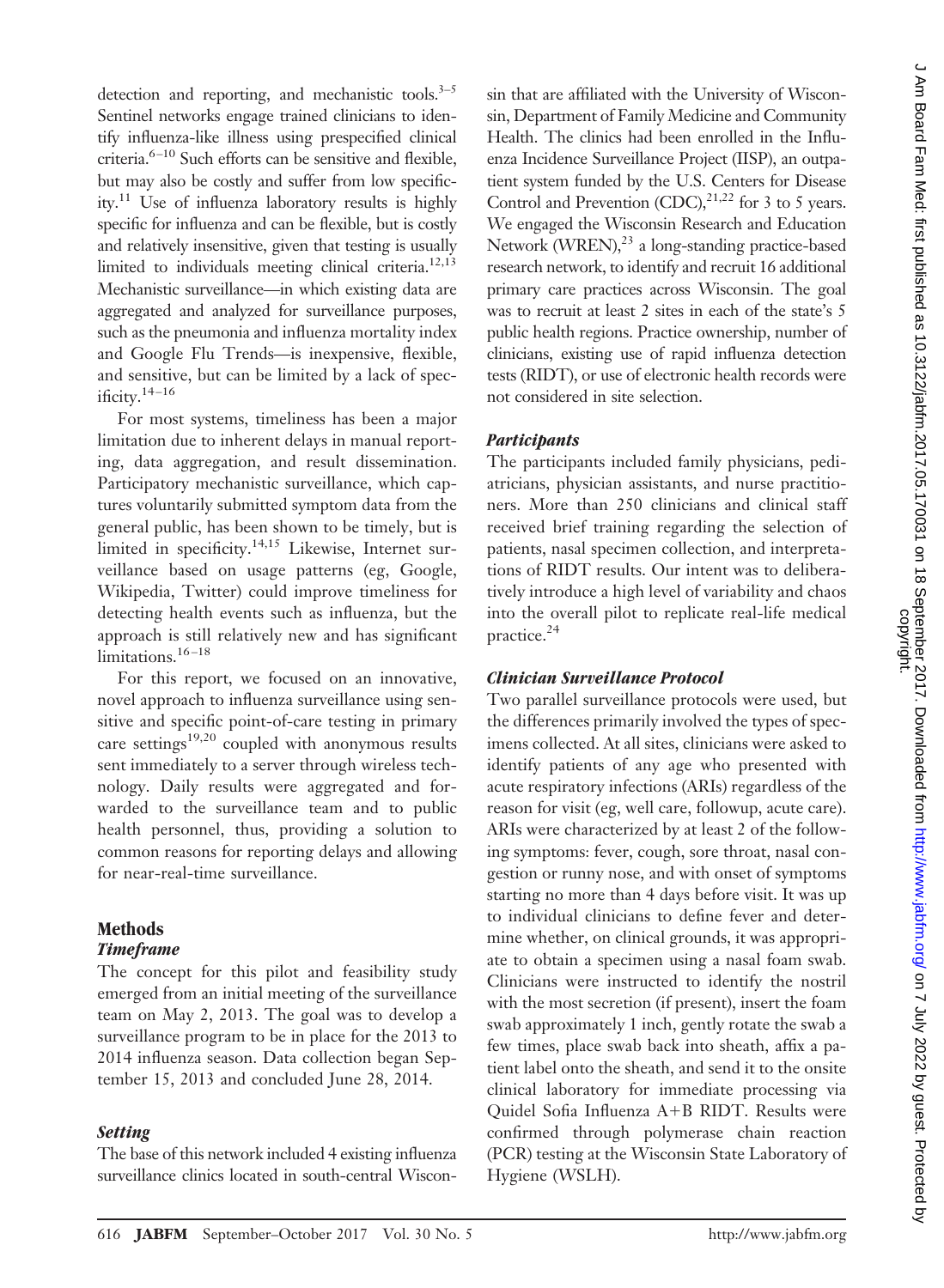For the 4 pre-existing IISP sites, an additional oropharyngeal or nasopharyngeal specimen was obtained from each patient using an appropriate swab and placed into viral transport media (VTM) for influenza PCR testing at the WSLH. Due to existing IISP protocols, these 4 sites allowed specimen collection up to 7 days after symptom onset. In addition, patient demographic information, epidemiologic data, symptoms, and vaccine history were obtained at these sites as part of the existing Influenza Incidence Surveillance Program (IISP) protocol. $21,22$ 

#### *Laboratory Procedures*

WREN staff members trained the clinical laboratorians at each WREN site to use Quidel Sofia Influenza  $A+B$  RIDT.<sup>25</sup> All laboratory procedures followed the package insert.<sup>26</sup> Following the usual specimen processing, the used nasal or "residual" swab was placed into a labeled VTM tube at the WREN sites. A WSLH requisition form was completed, which included the results from Sofia Influenza  $A+B$  testing. The VTM tube was then placed with a cool pack to maintain temperature at  $4^{\circ}$  to 8°C, and was shipped with the requisition form to WSLH by courier.

#### *Rapid Influenza Detection Test*

We used the Quidel Sofia Influenza  $A+B$  Fluorescent Immunoassay RIDT.<sup>25,26</sup> Sofia uses advanced immunofluorescence-based lateral-flow technology to detect influenza A and B viral nucleoprotein antigens in nasal specimens. The analyzer scans the test strip, measures the immunofluorescent signal, and displays the test results (Positive, Negative, or Invalid) on its display screen. This low-complexity RIDT is Clinical Laboratory Improvement Amendments (CLIA) waived for nasal and nasopharyngeal swabs and provides results in 20 minutes. Nasal swab sensitivity and specificity per the package insert are 90% and 95% for influenza A and 89% and 96% for influenza B, respectively.<sup>26</sup>

#### *Data Flow*

The Sofia analyzers were equipped with wireless transmitters, using the Verizon network, to transmit anonymous test result data to Virena.<sup>27</sup> Virena is a propriety, global wireless surveillance and remote instrument data management system that provides a near-real-time deidentified database. Transmitted data included location (device identifier), date and time of testing, patient age, and results of influenza A and B testing. All data were automatically compiled in an Excel spreadsheet and emailed to the surveillance team daily.

## *Data Analyses*

Simple graphical tools were developed in Excel to allow cutting and pasting of daily data files from Virena into an analytic spreadsheet. Automated processes, developed using Excel's macro feature, allowed numeric and graphical assessments of influenza detection by clinic, public health region, and statewide. We assessed the percent positivity of specimens by week, and applied 3-point and 5-point moving averages to smooth curves. Data and results were summarized on a weekly basis and weekly feedback reports, which included a graph of influenza A and B results, were provided to all participants.

Comparisons were made to a longstanding statewide influenza surveillance system coordinated by the WSLH in collaboration with the Wisconsin Division of Public Health.<sup>28</sup> The WSLH PCR Laboratory Network compiles influenza PCR results from clinical laboratories across Wisconsin as well as surveillance specimens tested at WSLH. We compared the weekly counts of positive results from our network with those of the WSLH-PCR network using Pearson correlation.

#### *Human Subjects Protections*

This protocol was found to be exempt from Institutional Review Board (IRB) oversight by the University of Wisconsin Health Sciences Institutional Review Board. In addition, the protocol was exempted by 7 additional IRBs associated with WREN clinics. These findings were based on a determination of usual clinical care using an U.S. Food and Drug Administration (FDA) approved test coupled with public health surveillance.

#### **Results**

## *Creation of Statewide Network*

Identifying, recruiting, equipping, and training for the overall program were accomplished in a relatively short timeframe. Following the initial concept meeting in early May 2013 and University of Wisconsin Health Sciences IRB exemption on June 25, 2013, recruitment was stalled until a funding contract was approved by the UW Board of Re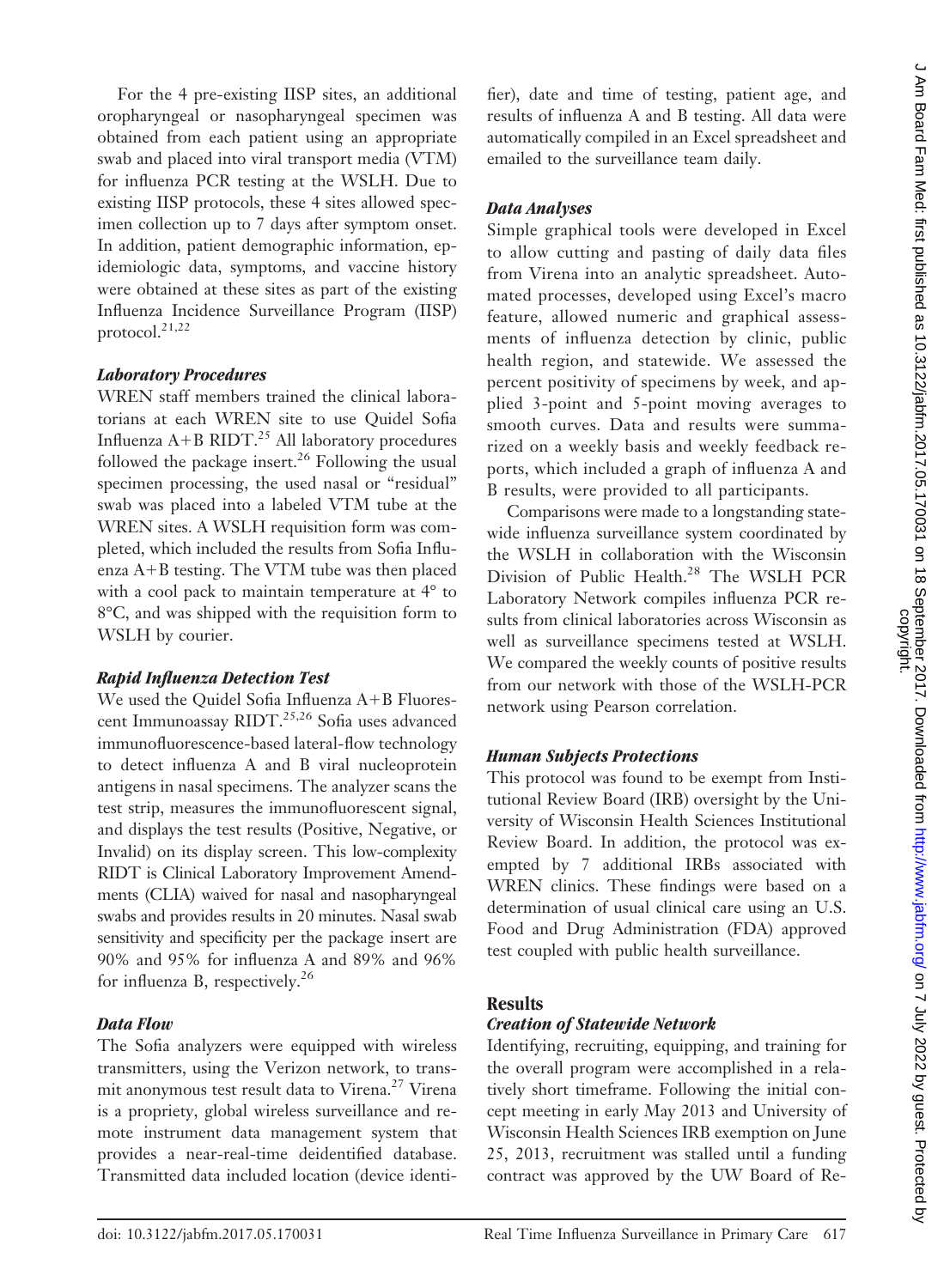**Figure 1. Location of Real-Time Influenza Surveillance Network sites. WREN practices are indicated by yellow dots. IISP clinics are shown by red dots.**



gents on August 20, 2013. At that point WREN recruited participants rapidly. Progress was then delayed by secondary IRB reviews at 7 sites. Despite delays imposed by external review, 19 of 20 anticipated sites were up and running by December 2013.

At least 1 clinic was recruited from each of the 5 public health regions in Wisconsin (Figure 1). The clinics varied in size, personnel, and ownership (Table 1). At least 258 clinic staff (range, 3 to 38 per site) were trained on the study protocol and included clinicians (MD, DO, PA, NP, CNM), nurses, medical assistants, laboratory staff, pharmacists, dieticians, and administrative staff (reception, clinic managers).

There were some initial complications, including lack of wireless service at 1 site, difficulty with transmission from a site where the laboratory was in a basement, 3 nonfunctional wireless units that needed replacement, and identifying proficiency testing results among clinical results.

#### *Surveillance Population*

Although all clinics performed specimen collection and testing, roughly half of the specimens originated from the 4 IISP clinics and the number of specimens per site varied from 4 to 205 with a median of 43. Nasal specimens were obtained from 1133 patients, age 1 month to 93 years. Nine specimens were not tested by Sofia and 5 had invalid Sofia results (0.4%), yielding a final surveillance population of 1119 cases. The mean age  $(\pm SD)$ was  $32.3 \pm 20.9$  years with a median of 33.1 years. A composite view of the population demonstrates peaks of ARI patients in early childhood and in the late 20s and early 30s (Figure 2).

**Table 1. Characteristics of Participating Clinics in the Real-Time Influenza Surveillance Network**

|                                            | N, %      |
|--------------------------------------------|-----------|
| Clinic Ownership                           |           |
| University affiliated (IISP sites)         | 4(21.1)   |
| Hospital or health system                  | 7(36.8)   |
| Clinic physicians                          | 4(21.1)   |
| Federally qualified health center          | 3(15.8)   |
| Community health center                    | 1(5.3)    |
| Clinics requiring IRB additional approval* | 11 (57.9) |
| Geographic location                        |           |
| Rural                                      | 10(52.6)  |
| Urban                                      | 7(36.8)   |
| Suburban                                   | 2(10.5)   |
| Specialty                                  |           |
| Single                                     | 7(36.8)   |
| Multiple                                   | 10(52.6)  |
| EMR implemented                            | 19 (100)  |

Four IISP sites were covered by the UW Health Sciences IRB exemption; 11 other sites were covered by 7 additional IRBs.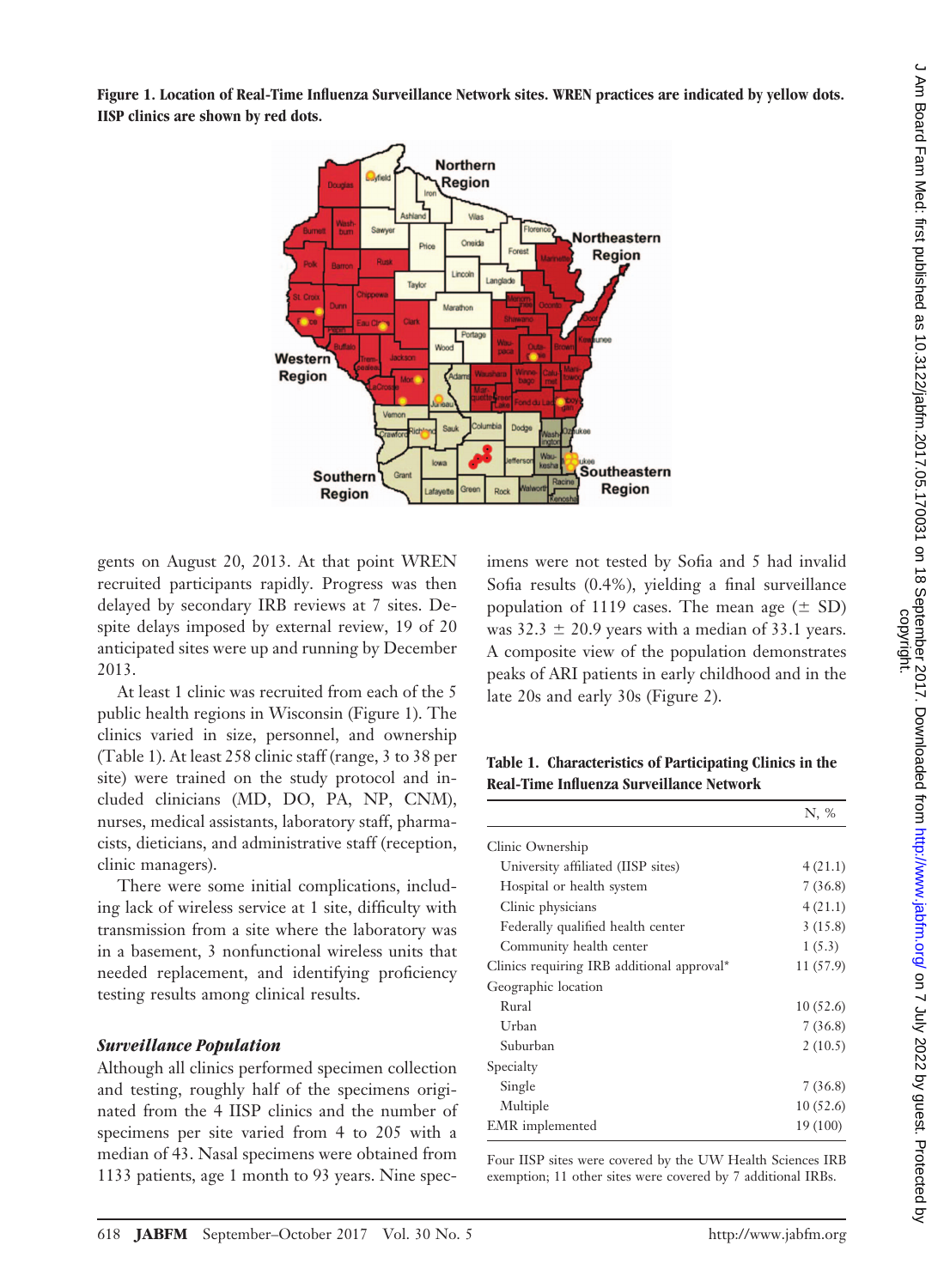

## *Detection of Influenza*

There were 251 influenza A positives (22.2%) and 62 influenza B positives (5.5%). Three specimens were positive for both influenza A and B (0.3%). The average age of influenza A–positive patients was  $29.6 \pm 20.5$  years (median, 31 years; range, 2 months to 82 years) and the average age of influenza B–positive patients was  $33.8 \pm 22.5$  years (median, 35 years; range, 2 to 78 years).

A dramatic increase in influenza A–positive specimens occurred December 8 to 14, after which detections continued to increase until a peak was reached January 12 to 25. Influenza A declined to baseline March 9 to 15. The epidemic curve is depicted in Figure 3.

#### *Comparison with Existing Surveillance*

Excellent comparability was noted between the realtime network and the existing surveillance system in Wisconsin, despite a much reduced sample size in the former (Figure 4). A highly significant correlation was found between the weekly real-time network detections of influenza A and that of the WSLH-PCR network ( $r = 0.927$ ;  $P < .001$ ; Figure 5).

#### **Discussion**

Combining rapid, sensitive, and specific point-ofcare testing with wireless technology in primary care provides real-time surveillance of influenza. We demonstrated that the insertion of this novel



**Figure 3. Epidemic curve for influenza cases as detected by the Real-Time Influenza Surveillance Network beginning September 15, 2013 and ending June 28, 2014.**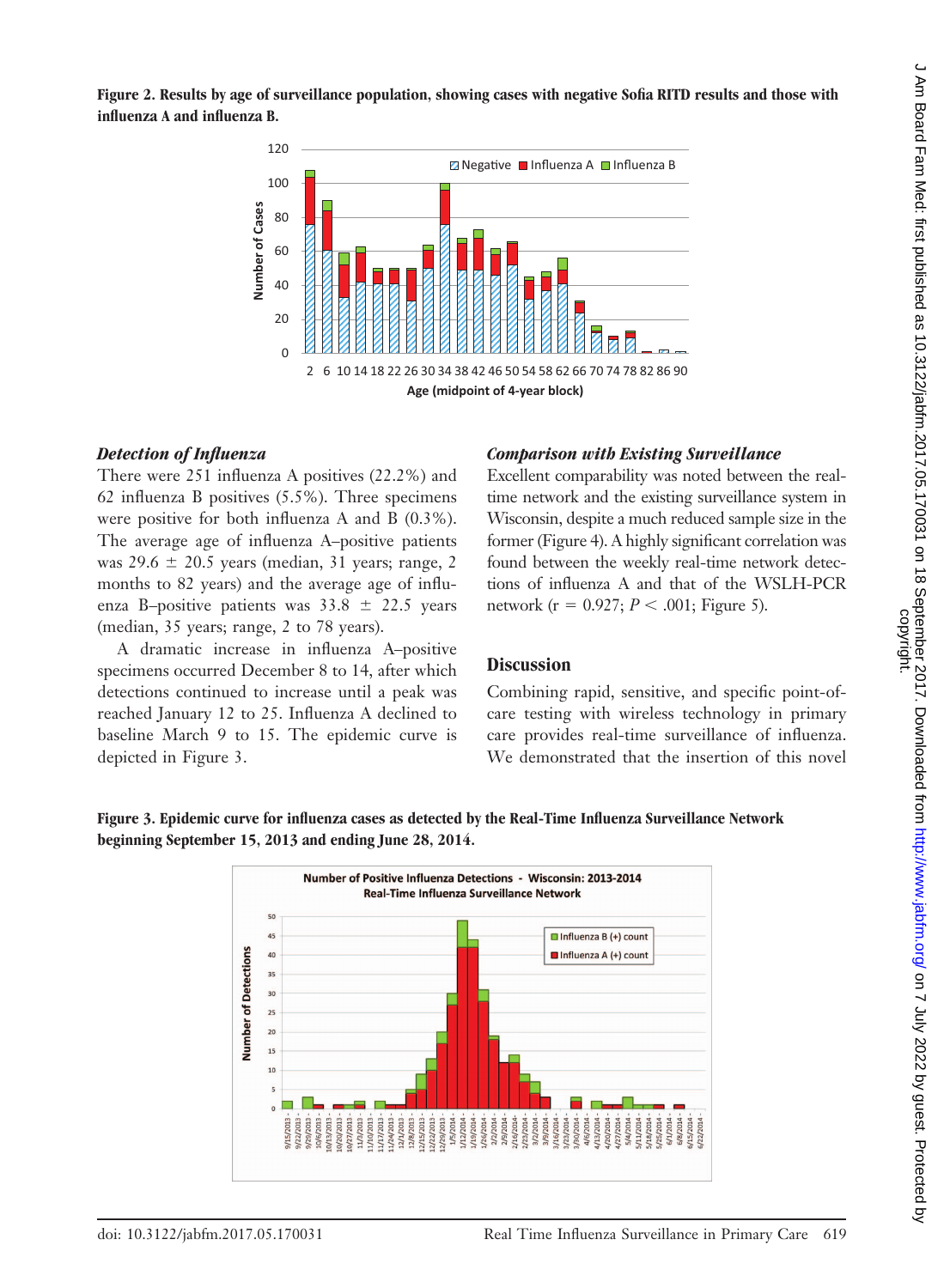

technology into ambulatory care practices can produce a high-quality and timely representation of influenza across a state despite minimal training and high levels of variation and chaos that is common in primary care.<sup>24</sup> Moreover, surveillance covered a broad and representative population and reflected the expected community trends in ARI.<sup>29</sup> The system provided extremely early detection for the 2013 to 2014 seasonal influenza outbreak in Wisconsin. The resulting epidemic curve had ex-





cellent concordance with the curve based on the existing statewide laboratory surveillance system, with close matching of the onset, peak, and conclusion of the influenza outbreak. Of note is the 1-to-2-week time delay required to aggregate data and to generate the comparator surveillance data from the PCR network by the WSLH.

We also demonstrated that this technology could be inserted rapidly into busy primary care practices, most of which were not using any RIDTs. Despite the time encumbrances imposed by a new research protocol, contract negotiations, 8 separate IRB reviews, recruiting, equipment deployment, and training, we achieved a functional surveillance network in very little time. This was facilitated using WREN practices and underscores the value of established relationships within practice-based research networks.<sup>30,31</sup> A similar surveillance program could, therefore, be easily implemented as a public health response system using clinics already familiar with RIDTs, thus omitting all the steps noted above.

The 2013 to 2014 influenza season was dominated by influenza A (H1N1). Across the United States, influenza A viruses accounted for 87.4% of all influenza detections reported by the CDC compared with 12.6% for influenza B.<sup>32</sup> Our Sofia data were similar with influenza A and B representing 80.2% and 19.8% of positive detections, respectively.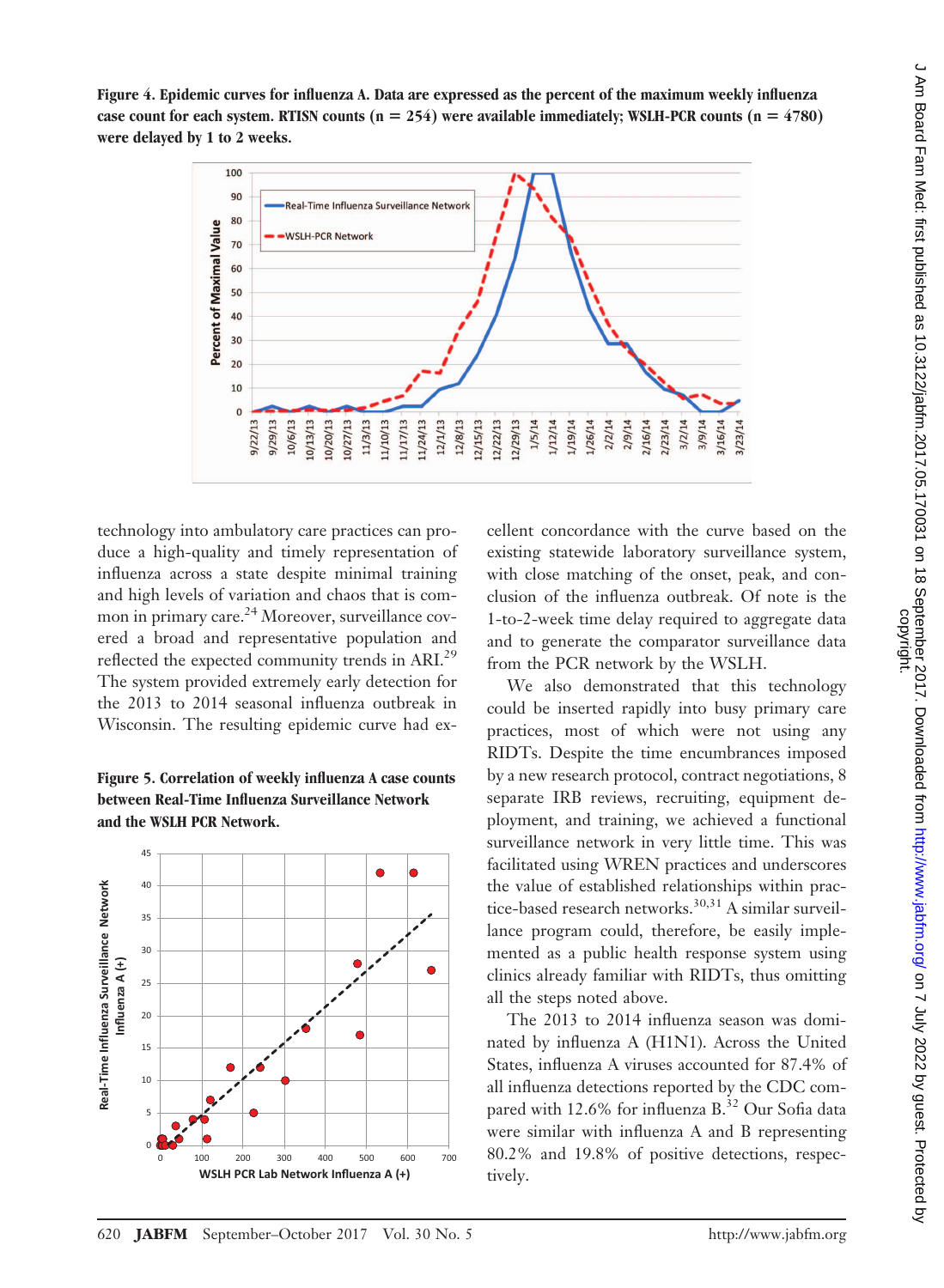This feasibility study had some important limitations. First, we noted wide variation in clinic participation, which was likely due to intentionally limited oversight by project coordinators and IISP clinics already being accustomed to the process. Such locational bias can affect features of the epidemic curve. For example, early activity in 2013 occurred in southeast Wisconsin, approximately 2 weeks before the onset in south-central Wisconsin. Second, there was no attempt to define the clinical population denominator necessary to evaluate incidence and prevalence. Ongoing assessments of influenza were based on percent positive rates of tests (positive results divided by all tests performed) and weekly counts of influenza cases. Third, our results are based on Sofia. The performance of other specific RIDTs may alter surveillance results. Accordingly, confirmatory testing of some specimens is recommended. Fourth, the diagnostic sensitivity of the RIDT in actual use tends to be considerably lower than values listed on the product insert, resulting in false negatives.<sup>25,26</sup> Lower sensitivities, however, are tolerated in surveillance systems due to the ability to aggregate data. Finally, unanticipated technological problems were encountered, which occasionally prohibited wireless transmission.

Many of the limitations, however, had positive attributes. The study was designed to be a pragmatic trial in which great variation and chaos common attributes of real-life primary care—were courted and embraced. The surveillance results were excellent despite this background "noise." Collection of residual nasal swab specimens in VTM allowed confirmatory testing with RT-PCR and direct evaluation of sensitivity and specificity. Discussion of performance characteristics of Sofia, however, is beyond the scope of this article.<sup>25,33,34</sup>

Although not explored systematically in this study, clinical sites may have received some added benefits from participation. As part of our usual operation, we provided weekly feedback on the circulation of influenza and other respiratory viruses in Wisconsin. Although we did not collect clinical responses to rapid influenza detection, previous studies have shown information on respiratory viruses can assist in diagnosis and reduce antibiotic prescribing.35 Electronic transfer of syndromic surveillance data to public health agencies is a metric used in attaining patient-centered medical home certification.36 Participation in a surveillance network, such as we piloted in this study, could be used to meet this requirement.

In this study, the Sofia analyzers, wireless arrays, and test kits were provided by the manufacturer. Although we did not perform any formal economic assessment, the cost of such a network, especially if built with practices already using RIDTs in usual practice, is likely not prohibitive. The additional cost to a public health department could include the wireless transmitters and the monthly wireless bill. In our situation, the cellular costs were approximately \$1,400 per month for the entire network. Discussion on the number of such sites per geographic area and the appropriate geospatial deployment are beyond this discussion, but have been evaluated by the Association of Public Health Laboratories as part of the Influenza Virologic Surveillance Right Size Roadmap.37

Although it is still necessary to confirm results through PCR testing to meet public health accuracy standards, Sofia RIDT coupled with wireless transmission of anonymous test results creates realtime surveillance of influenza with the free flow of result data to public health agencies in near real time. Automated processes allow for data to be aggregated daily, electronically pushed out, and analyzed on a daily and weekly basis. Such a system eliminates the need for anyone to assemble, aggregate, and send information and, thus minimizes the lag times inherent in reporting. It can be implemented quickly in primary care settings, especially when working with a practice-based research network. As a public health activity, IRB approval would generally not be needed as this system couples routine clinical care with anonymous reporting to public health agencies. Extremely simple surveillance protocols allow buy-in from clinics and clinicians. This approach also creates robust and reliable surveillance information that can achieve extremely early outbreak detection. Finally, this is a highly adaptable system that could incorporate other target pathogens for which RIDT technology is, or becomes, available.

We thank the practices and clinicians of the Wisconsin Research and Education Network (WREN) for participation, and staff members, Melody Bockenfeld, Erin Legee, Kate Judge, and Amy Irwin for outreach and site support. Mary Wedig and laboratory staff of the Wisconsin State Laboratory of Hygiene provided data management and excellence in laboratory testing and proficiency testing. Tom Haupt of the Wisconsin Division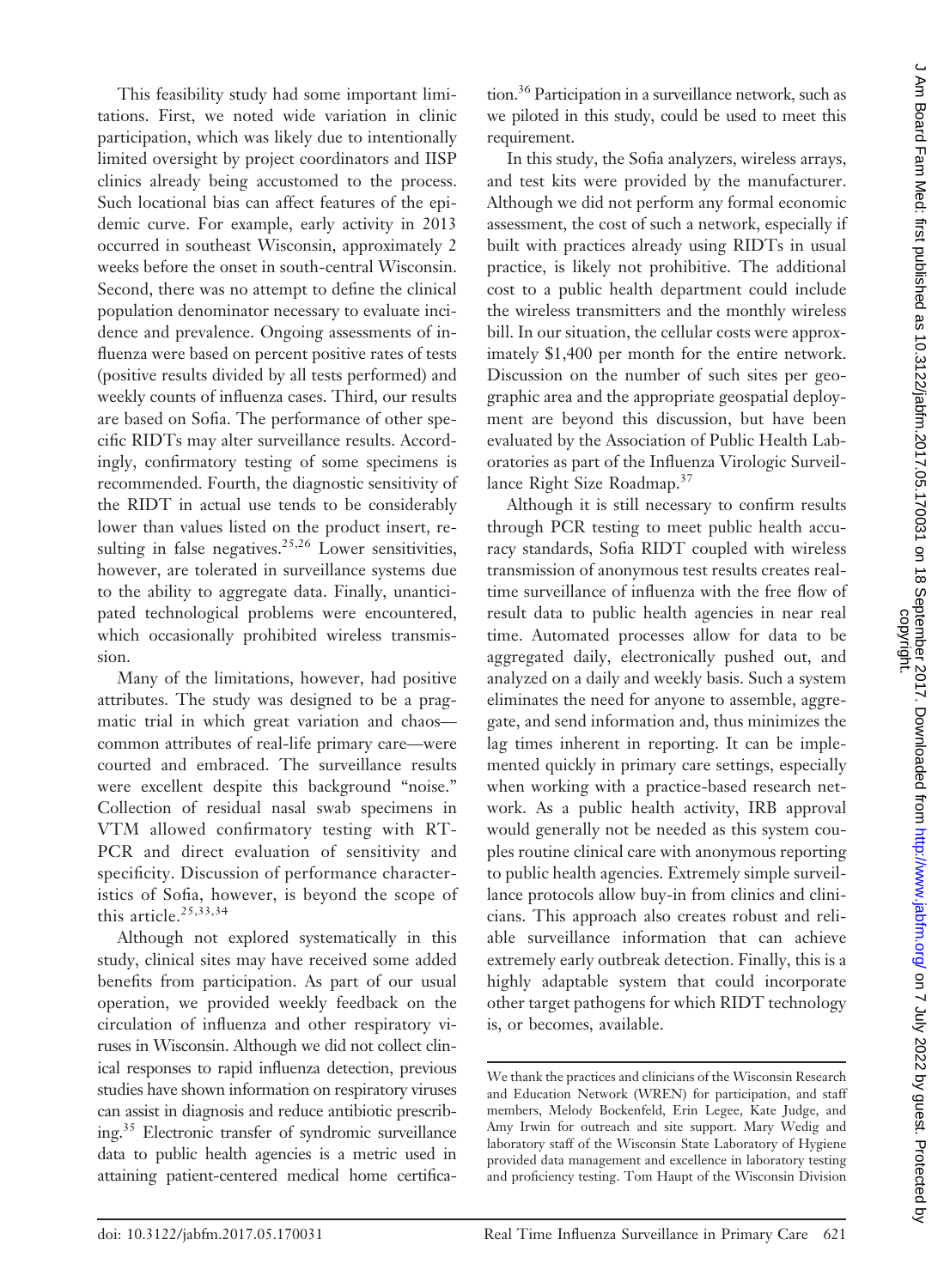*To see this article online, please go to: [http://jabfm.org/content/](http://jabfm.org/content/30/5/615.full) [30/5/615.full.](http://jabfm.org/content/30/5/615.full)*

#### **References**

- 1. Thacker SB, Berkelman RL. Public health surveillance in the United States. Epidemiol Rev 1988;10: 164 –90.
- 2. Dworkin MS. Surveillance of infectious diseases is information for action. Virtual Mentor 2006;8:  $223 - 6.$
- 3. Ortiz JR, Sotomayor V, Uez OC, et al. Strategy to enhance influenza surveillance worldwide. Emerg Infect Dis 2009;15:1271– 8.
- 4. Zaraket H, Saito R. Japanese surveillance systems and treatment for influenza. Curr Treat Options Infect Dis 2016;8:311–28.
- 5. Al-Tawfiq JA, Zumla A, Gautret P, et al. Surveillance for emerging respiratory viruses. Lancet Infect Dis 2014;14:992–1000.
- 6. Price D, Chan D, Greaves N. Physician surveillance of influenza: Collaboration between primary care and public health. Can Fam Physician 2014;60(1): e7–15.
- 7. Green HK, Charlett A, Moran-Gilad J, et al. Harmonizing influenza primary-care surveillance in the United Kingdom: Piloting two methods to assess the timing and intensity of the seasonal epidemic across several general practice-based surveillance schemes. Epidemiol Infect 2015;143:1–12.
- 8. Campbell DM, Paixao MT, Reid D. Influenza and the 'spotter' general practitioner. J Royal Coll Gen Pract 1988;38:418 –21.
- 9. Clothier HJ, Fielding JE, Kelly HA. An evaluation of the Australian Sentinel Practice Research Network (ASPREN) surveillance for influenza-like illness. Commun Dis Intell Q Rep 2005;29:231– 47.
- 10. Hiller KM, Stoneking L, Min A, et al. Syndromic surveillance for influenza in the emergency department—A systematic review. PLoS One 2013;8(9): e73832.
- 11. May L, Chretien JP, Pavlin JA. Beyond traditional surveillance: Applying syndromic surveillance to developing settings—Opportunities and challenges. BMC Public Health 2009;9:242.
- 12. Voldstedlund M, Haahr M, Emborg HD, et al. Realtime surveillance of laboratory confirmed influenza based on the Danish microbiology database (MiBa). Stud Health Technol Inform 2013;192:978.
- 13. Al-Samarrai T, Wu W, Begier E, et al. Evaluation of a pilot respiratory virus surveillance system linking electronic health record and diagnostic data. J Public Health Manag Pract 2013;19:322–9.
- 14. Bancroft EA, Lee S. Use of electronic death certificates for influenza death surveillance. Emerg Infect Dis 2014;20:78 – 82.
- 15. Wojcik OP, Brownstein JS, Chunara R, et al. Public health for the people: Participatory infectious disease surveillance in the digital age. Emerging themes in epidemiology 2014;11:7.
- 16. Carneiro HA, Mylonakis E. Google trends: A webbased tool for real-time surveillance of disease outbreaks. Clin Infect Dis 2009;49:1557– 64.
- 17. McIver DJ, Brownstein JS. Wikipedia usage estimates prevalence of influenza-like illness in the United States in near real-time. PLoS Comput Biol 2014;10:e1003581.
- 18. Velardi P, Stilo G, Tozzi AE, Gesualdo F. Twitter mining for fine-grained syndromic surveillance. Artif Intell Med 2014;61:153-63.
- 19. Louie RF, Kitano T, Brock TK, et al. Point-of-care testing for pandemic influenza and biothreats. Disaster Med Public Health Prep 2009(3 Suppl);2:S193– 202.
- 20. Gren LH, Porucznik CA, Joy EA, et al. Point-ofcare testing as an influenza surveillance tool: Methodology and lessons learned from implementation. Influenza Res Treat 2013;2013:242970.
- 21. Fowlkes A, Steffens A, Temte J, et al. Incidence of medically attended influenza during pandemic and post-pandemic seasons through the Influenza Incidence Surveillance Project, 2009 –13. Lancet Respir Med 2015;3:709 –18.
- 22. Fowlkes A, Giorgi A, Erdman D, et al. Viruses associated with acute respiratory infections and influenza-like illness among outpatients from the Influenza Incidence Surveillance Project, 2010 –2011. Journal Infect Dis 2014;209:1715–25.
- 23. University of Wisconsin Department of Family Medicine and Community Health. Wisconsin Research and Education Network (WREN). Available from: [http://www.fammed.wisc.edu/wren.](http://www.fammed.wisc.edu/wren) Accessed on January 24, 2017.
- 24. Beasley JW, Wetterneck TB, Temte J, et al. Information chaos in primary care: Implications for physician performance and patient safety. J Am Board Fam Med 2011;24:745–51.
- 25. Kammerer PE, Radin JM, Hawksworth AW, et al. Performance of the Quidel Sofia rapid influenza diagnostic test during the 2012–2013 and 2013–2014 influenza seasons. Influenza Other Respir Viruses 2016;10:220 –3.
- 26. Quidel Corporation. Sofia Influenza A+B FIA. Available from: [https://www.quidel.com/immunoassays/](https://www.quidel.com/immunoassays/rapid-influenza-tests/sofia-influenza-fia) [rapid-influenza-tests/sofia-influenza-fia.](https://www.quidel.com/immunoassays/rapid-influenza-tests/sofia-influenza-fia) Accessed on January 24, 2017.
- 27. Quidel Corporation. Virena—Global wireless surveillance and remote data management. Available